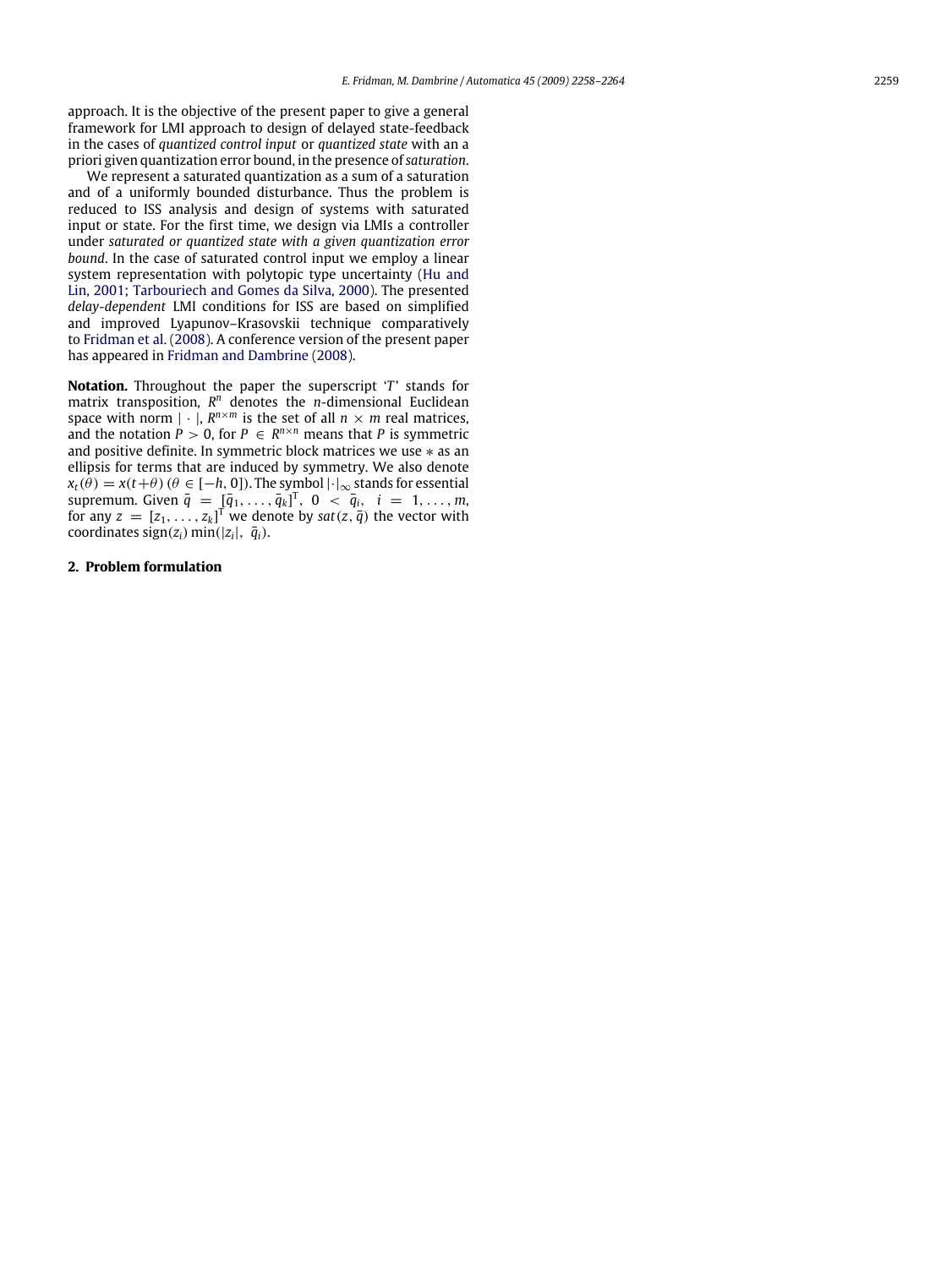*Then the solution of* (8) and (7) *satisfies the inequality*

$$
x^{T}(t)Px(t) < e^{-a(t-t_0)}x_0^{T}Px_0 + [1 - e^{-a(t-t_0)}] \frac{b}{a}|w_{[t_0,t]}|_{\infty}^{2} \tag{11}
$$

*for*  $t \ge t_0$  *and*  $|x_0|^2 + |w_{[t_0,t]}|_{\infty}^2 > 0$ *.* 

**Proof.** Applying the comparison principle (Khalil, 2002), we have  $X^{\text{T}}(t)P X(t) \leq V(t, x_t, \dot{x}_t) < e^{-a(t-t_0)} V(t_0, x_{t_0}, \dot{x}_{t_0})$ 

$$
+ \int_{t_0}^t e^{-a(t-s)} b|w(s)|^2 ds,
$$

that implies (11) (and so, the system is ISS).  $\Box$ 

We will derive now LMI that guarantees  $W < 0$ . Differentiating *V*, we find

$$
W \le 2x^{T}(t)P\dot{x}(t) + a x^{T}(t)Px(t) - b w^{T}(t)w(t)
$$
  
+  $h^{2}\dot{x}^{T}(t)R\dot{x}(t) - h e^{-ah} \int_{t-h}^{t} \dot{x}^{T}(s)R\dot{x}(s)ds$   
+  $x^{T}(t)[S + E]x(t) - [x^{T}(t-h)Sx(t-h)$   
+  $(1-d)x^{T}(t-\tau)Ex(t-\tau)]e^{-ah}$ .

Applying the standard arguments (see e.g. Ariba and Gouaisbaut (2007)), we obtain that

 $W \le \eta^{T}(t)\Phi\eta(t) < 0, \quad \forall \eta(t) \neq 0,$  (12) where  $\eta(t) = \text{col}\{x(t), \dot{x}(t), x(t-h), x(t-\tau(t)), w(t)\}$ , if the matrix inequality

$$
\Phi = \begin{bmatrix}\n\Phi_{11} & \Phi_{12} & 0 & P_2^T A_1 + Re^{-ah} & P_2^T B_1 \\
\ast & \Phi_{22} & 0 & P_3^T A_1 & P_3^T B_1 \\
\ast & \ast & -(S+R)e^{-ah} & Re^{-ah} & 0 \\
\ast & \ast & \ast & -(2R + (1-d)E)e^{-ah} & 0 \\
\ast & \ast & \ast & \ast\n\end{bmatrix} < 0
$$
\n(13)

is feasible, where

$$
\Phi_{11} = A^{\mathrm{T}} P_2 + P_2^{\mathrm{T}} A + aP + S + E - Re^{-ah},
$$
\n
$$
\Phi_{12} = P - P_2^{\mathrm{T}} + A^{\mathrm{T}} P_3, \ \Phi_{22} = -P_3 - P_3^{\mathrm{T}} + h^2 R.
$$
\n(14)

Thus, the following result is obtained.

**Lemma 2.** *Given*  $a > 0$  *and*  $h > 0$ *, let there exist*  $n \times n$ *-matrices*  $P > 0, P_2, P_3, R > 0, S > 0, E > 0$  *and a scalar b* > 0 *such that the LMI* (13) *with notations given in* (14) *holds. Then the solution of* (8) *satisfies* (11) *for all delays*  $0 < \tau(t) < h$ *. Moreover, given*  $\Delta > 0$  *and*  $k > 0$ , the ellipsoid

$$
\mathcal{X}_{\infty} = \left\{ x \in \mathbb{R}^n : x^{\mathrm{T}} P x < \frac{b}{a} k \Delta^2 \right\} \tag{15}
$$

*is exponentially attractive with the decay rate a/2 for all*  $x_0 \in R^n$  *and*  $|w(t)|^2 \leq k\Delta^2$ .

# **4. Quantized control input**

Consider the saturated closed-loop system (5)

$$
\dot{x}(t) = Ax(t) + Bsat(Kx(t - \tau(t)), \overline{q}) + Bw(t), \qquad (16)
$$

where  $|w(t)|^2 \leq m\Delta^2$ . We solve the problem by using *a linear system representation with polytopic type uncertainty* introduced in Hu and Lin (2001). Denoting the *i*th row of *K* by *k<sup>i</sup>* , we define the polyhedron

 $\mathcal{L}(K, \bar{q}) = \{x \in R^n : |k_i x| \leq \bar{q}_i, i = 1, \ldots, m\}.$ 

If the control and the disturbance are such that  $x \in \mathcal{L}(K, \overline{q})$  then the system (16) admits the linear representation. Following Hu and Lin (2001), we denote the set of all diagonal matrices in *R <sup>m</sup>*×*<sup>m</sup>* with diagonal elements that are either 1 or 0 by Υ , then there are 2*<sup>m</sup>* elements  $D_i$  in  $\Upsilon$ , and, for every  $i = 1, \ldots, 2^m, D_i^- \stackrel{\Delta}{=} I_m - D_i$  is also in  $\Upsilon$ .

**Lemma 3** (*Hu and Lin, 2001*). *Given K and H in R<sup>m</sup>*×*<sup>n</sup> . Then, for all*  $x \in \mathcal{L}(H, \overline{q})$ ,

 $sat(Kx(t), \bar{q}) \in Co\{D_iKx + D_i^-Hx, i = 1, ..., 2^m\}.$ 

Let  $\mathcal{X}_{\beta}$  be the ellipsoid  $x^T P x \leq \beta^{-1}$  for a given  $\beta > 0$  and a  $n \times n$ -matrix  $P > 0$ . Assume that there exists *H* in  $R^{m \times n}$  such that  $\mathcal{X}_{\beta} \subset \mathcal{L}(H, \overline{q})$ . Then, from Lemma 3, for  $x(t) \in \mathcal{X}_{\beta}$ , the system (16) admits the representation

$$
\dot{x}(t) = Ax(t) + \sum_{j=1}^{2^{m}} \lambda_j(t) A_j x(t - \tau(t)) + Bw(t)
$$
\n(17)

where

$$
A_j = B(D_j K + D_j^- H) \quad j = 1, ..., 2^m,
$$
  

$$
\sum_{j=1}^{2^m} \lambda_j(t) = 1, \quad 0 \le \lambda_j(t), \forall t > 0.
$$
 (18)

The problem becomes one of finding  $\mathcal{X}_{\beta}$  and a corresponding *H* such that  $|h_i x| \leq \overline{q}_i$ ,  $i = 1, \ldots 2^m$  for all  $x \in \mathcal{X}_\beta$  and that the state of (17) remains in  $\mathfrak{X}_{\beta}$ .

**Theorem 4.** *Consider the linear system* (1) *with the quantized constrained delayed control law* (3)*. Given*  $a > 0$  *and*  $\epsilon \in R$ *, let there exist*  $n \times n$ -matrices  $P > 0$ ,  $0$ ,  $R > 0$ ,  $S > 0$ ,  $E > 0$ ,  $m \times n$ -matrices *Y*, *G* and scalars  $\bar{b} > 0$ ,  $\beta > 0$  *such that the following LMIs hold:* 

$$
a\bar{b} - \beta m \Delta^2 > 0, \tag{19}
$$

$$
\begin{bmatrix}\n\beta & g_i \\
* & \bar{q}_i^2 \bar{P}\n\end{bmatrix} \geq 0, \quad i = 1, \dots, m,
$$
\n(20)

$$
\begin{bmatrix} \Psi_{11} & \Psi_{12} & 0 & BZ_j + \bar{R}e^{-ah} & B\bar{b} \\ * & \Psi_{22} & 0 & \epsilon BZ_j & \epsilon B\bar{b} \\ * & * & -(\bar{S} + \bar{R})e^{-ah} & \bar{R}e^{-ah} & 0 \\ * & * & * & -[2\bar{R} + (1 - d)\bar{E}]e^{-ah} & 0 \\ * & * & * & * & -\bar{b}I \end{bmatrix} < 0, (21)
$$

for 
$$
j = 1, ..., 2^m
$$
, where  $Z_j = D_j Y + D_j^- G$ , and

$$
\Psi_{11} = Q^{T}A^{T} + AQ + a\bar{P} + \bar{S} + \bar{E} - \bar{R}e^{-ah},
$$
  
\n
$$
\Psi_{12} = \bar{P} - Q + \epsilon Q^{T}A^{T}, \quad \Psi_{22} = -\epsilon Q - \epsilon Q^{T} + h^{2}\bar{R}.
$$
\n(22)

*Then, for all delays*  $\tau(t) \in [0, h]$ *, and for all*  $x_0$  *from the ellipsoid* 

$$
\mathcal{X}_0 = \left\{ x_0 \in R^n : x_0^{\mathrm{T}} P x_0 \le \beta^{-1} - \frac{m \Delta^2}{a \overline{b}} \stackrel{\Delta}{=} \delta \right\} \tag{23}
$$

*the solutions of the closed-loop system* (5) *satisfy* (11)*, where*  $K =$ *YQ*<sup> $-1$ </sup> and *P* = *Q*<sup> $-T$ </sup> $\bar{P}Q$ <sup> $-1$ </sup>. Moreover, for *T* > *t*<sub>0</sub>, the solutions of (5) *starting from*  $\mathcal{X}_0$  *enter the reachable ellipsoid*  $x(t) \in \mathcal{X}_T$ ,  $t \geq T$  given *by*

$$
\mathcal{X}_T = \left\{ x \in R^n : x^T P x < \delta e^{-a(T - t_0)}
$$

$$
+ (1 - e^{-a(T - t_0)}) \frac{k \Delta^2 b}{a} \right\},\tag{24}
$$

 $\mathcal{W}$  *where*  $b = \bar{b}^{-1}$ *,*  $k = m$  *and the ellipsoid* (15) *is attractive from*  $\mathcal{X}_0$ *. If additionally*

$$
bk\Delta^2/a < \beta^{-1}/2,\tag{25}
$$

*then the ellipsoids*  $\mathfrak{X}_{\infty}$  *and*  $\mathfrak{X}_T$  *(for big enough T) are strictly smaller than*  $\mathcal{X}_0$ *. In the unsaturated case, if the LMI* (21) *holds with*  $Z_i = Y$ *, then for all*  $x_0 \in R^n$  *the solutions of* (5) *satisfy* (11) *and the ellipsoid* (15) *is attractive.*

Proof. We apply conditions of Lemma 2 to (17), where we substitute  $A_1 = \sum_{j=1}^{2^m} \lambda_j(t) A_j$  and  $B_1 = B$ . Since the resulting LMI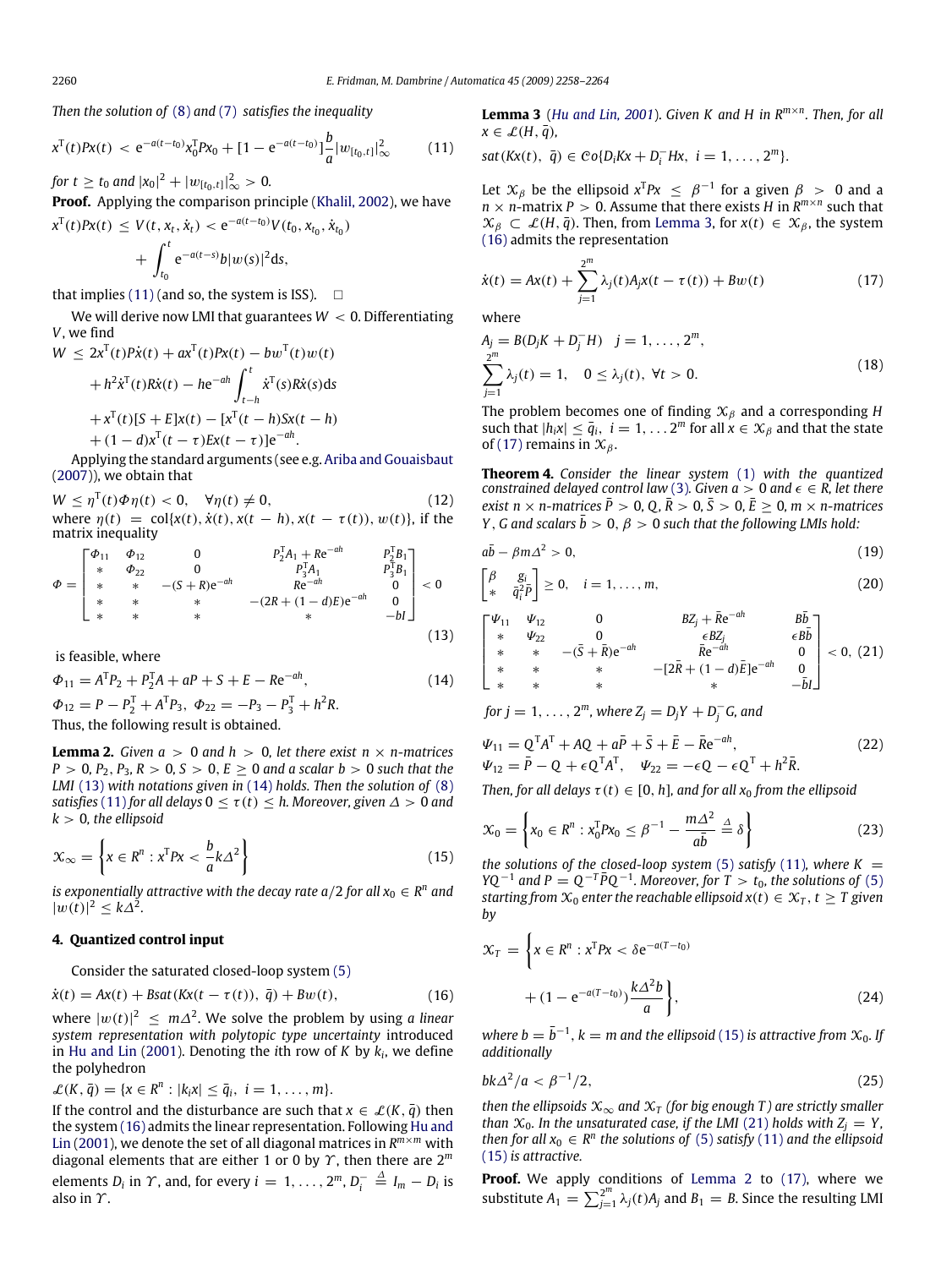(13) is affine in  $\sum_{j=1}^{2^m} \lambda_j(t) A_j$ , one has to solve (13) simultaneously for all the 2*<sup>m</sup>* vertices *A<sup>j</sup>* , applying the same matrices *P*, *P*2, *P*3, *S*, *E* and *R* for all vertices. To find the unknown gain *K* we choose  $P_3 = \epsilon P_2$ , where  $\epsilon$  is a tuning scalar parameter (which may be restrictive). Then  $P_2$  is non-singular due to the fact that the only matrix which can be negative definite in  $\Phi_{22}$  of (13) is  $-\epsilon (P_2+P_2^T)$ . Moreover,  $\epsilon > 0$ . Defining:

$$
Q = P_2^{-1}, \qquad \bar{P} = Q^{\mathrm{T}} P Q, \qquad \bar{R} = Q^{\mathrm{T}} R Q, \bar{S} = Q^{\mathrm{T}} S Q, \qquad \bar{E} = Q^{\mathrm{T}} E Q, \qquad Y = K Q,
$$
\n(26)

we multiply (13), where  $A_1 = B(D_j K + D_j^- H)$  by diag $\{P_2^{-1}, P_2^{-1}, P_2^{-1}, P_3^{-1}\}$  $P_2^{-1}$ , *I*} and its transpose, from the right and the left, respectively. We obtain (21).

The ellipsoid  $\mathcal{X}_{\beta}$  is contained in  $\mathcal{L}(H, \bar{q})$ , if

$$
\bar{q}_i^2 \geq \bar{q}_i^2 \beta x^{\mathrm{T}} P x \geq |h_i x|^2, \quad i = 1, \ldots, m
$$

i.e. if  $\begin{bmatrix} \beta & h_i \\ h_i & \bar{a}^2 \end{bmatrix}$  $\begin{array}{rcl} \beta & h_i \\ \frac{\partial}{\partial i}P \end{array}$   $\geq 0$  or if (20) is feasible, where  $g_i = h_i Q =$  $h_i P_2^{-1}$  and  $\vec{P} = P_2^{-T} P P_2^{-1}$ . Thus, under (20) the polytopic system representation of (17) is valid for  $x(t) \in X_\beta$ . From LMIs (21) it follows that solutions of (17) satisfy (11). Hence,

$$
x^{T}(t)Px(t) < x_{0}^{T}Px_{0} + \frac{m\Delta^{2}}{a\bar{b}} \leq \beta^{-1},\tag{27}
$$

if  $x_0 \in \mathcal{X}_0$ , where  $\mathcal{X}_0$  is given by (23). Then LMI (19) is equivalent to  $\delta > 0$  and for all  $x_0$  from the ellipsoid (23), the trajectories *x*(*t*) of (5) remain within  $\mathcal{X}_{\beta}$  and satisfy the bound (11). Eq. (25) guarantees that  $\delta > \frac{m\Delta^2}{a\bar{b}}$ .  $\Box$ 

# **5. Control under quantized State**

Consider the saturated closed-loop system (5)

$$
\dot{x}(t) = Ax(t) + BK(sat(x(t - \tau(t)), \bar{q}) + w(t)),
$$
\n(28)

where  $|w(t)|^2 \le n\Delta^2$ . We apply conditions of Lemma 2, where  $A_1 = BK$  and  $B_1 = BK$ . Our main result (Theorem 5 below) studies the case of saturation avoidance:  $|x_i(t)| \leq \bar{q}_i$ . Next in Remark 1 we consider the case when the saturation is allowed. To find the unknown gain *K* we choose now  $P_2 = \epsilon_2 I$  and  $P_3 = \epsilon_3 I$ , where  $\epsilon_2$ and  $\epsilon_3$  are tuning scalar parameters (which may be more restrictive than in the previous section). We obtain:

$$
\begin{bmatrix}\n\Xi_{11} & \Xi_{12} & 0 & \epsilon_2 BK + Re^{-ah} & \epsilon_2 BK \\
\ast & \Xi_{22} & 0 & \epsilon_3 BK & \epsilon_3 BK \\
\ast & \ast & - (S + R)e^{-ah} & Re^{-ah} & 0 \\
\ast & \ast & \ast & - [2R + (1 - d)E]e^{-ah} & 0 \\
\ast & \ast & \ast & \ast & -bl\n\end{bmatrix} < 0 \tag{29}
$$

where

$$
E_{11} = \epsilon_2 (A^T + A) + aP + S + E - Re^{-ah},
$$
  
\n
$$
E_{12} = P - \epsilon_2 I + \epsilon_3 A^T, \qquad E_{22} = -2\epsilon_3 I + h^2 R.
$$
\n(30)

For  $x \in \mathcal{X}_{\beta}$ , we want to guarantee now that  $\bar{q}_i^2 \geq \bar{q}_i^2 \beta x^{\text{T}} P x \geq$  $x_i^2, \ i=1,\ldots,n.$  The latter inequality can be written as  $x^{\text{T}}(\bar{q}_i^2\beta P - \bar{q}_i^2\beta P)$  $F_i$ ) $x \geq 0$ , where  $F_i \in R^{n \times n}$  is a matrix with the only non-zero term (*i*, *i*), which is equal to 1. Hence, the following LMIs

$$
\bar{q}_i^2 \beta P - F_i \ge 0, \quad i = 1, \dots, n \tag{31}
$$

guarantee that  $x_i^2 \le \bar{q}_i^2$  if  $x \in \mathcal{X}_\beta$ . Denoting  $\bar{\beta} = \beta^{-1}$ , and

$$
\delta \stackrel{\Delta}{=} \beta^{-1} - \frac{b}{a} n \Delta^2 > 0 \tag{32}
$$

we derive from (31) and (32) the following inequalities:

$$
\bar{q}_i^2 P - F_i \bar{\beta} \ge 0, \quad i = 1, ..., n, \qquad \bar{\beta} - \frac{b}{a} n \Delta^2 > 0. \tag{33}
$$

We obtain

**Theorem 5.** *Consider the linear system* (1) *with the quantized constrained delayed control law* (3)*. Given a* > 0,  $\Delta$  > 0 *and*  $\epsilon_2$ ,  $\epsilon_3 \in R$ , let there exist  $n \times n$ -matrices  $P > 0$ ,  $R > 0$ ,  $S > 0$ ,  $E > 0$ , *an m*  $\times$  *n*-matrix *K*, and scalars  $b > 0$ ,  $\overline{\beta} > 0$  such that the LMIs (33) and (29) *with notations given in* (30) *are feasible.*

*Then for all delays*  $\tau(t) \in [0, h]$  *and for all initial conditions*  $x_0$ *from the ellipsoid*

$$
\mathcal{X}_0 = \left\{ x_0 \in R^n : x_0^T P x_0 \leq \bar{\beta} - \frac{b}{a} n \Delta^2 \right\},\
$$

*the solutions of the closed-loop system* (6) *satisfy the inequality* (11)*. Moreover, for*  $T > t_0$  *the solutions of* (5) *starting from*  $\mathcal{X}_0$  *enter the reachable ellipsoid*  $x(t) \in \mathcal{X}_T$ ,  $t \geq T$  given by (24) with  $k = n$  and *the ellipsoid* (15) *is attractive from*  $\mathcal{X}_0$ *. If additionally* (25) *holds, then the ellipsoids*  $\mathfrak{X}_{\infty}$  *and*  $\mathfrak{X}_{\tau}$  *(for big enough T) are strictly smaller than*  $\mathcal{X}_0$ *. In the unsaturated case, if the LMI* (29) *holds, then for all*  $x_0 \in R^n$ *the solutions of* (5) *satisfy* (11) *and the ellipsoid* (15) *is attractive.*

**Remark 1.** To reduce the conservatism of Theorem 5 one could apply the following polytopic representation by using Lemma 3:

$$
\dot{x}(t) = Ax(t) + \sum_{j=1}^{2^n} \lambda_j(t) A_j x(t - \tau(t)) + BK w(t),
$$
  
\n
$$
A_j = BK(D_j + D_j^- H), \quad j = 1, ..., n,
$$
\n(34)

where  $D_j$ ,  $D_j^-$  and *H* are  $n \times n$ -matrices. However, this would complicate the design procedure leading to nonlinear in *K* and *H* term  $A_j = BK(D_j + D_j - H)$ . Therefore, we propose a two stage design. First, we find *K*, *a* and *b* from Theorem 5. Next, similar to Theorem 5, we obtain

$$
\begin{bmatrix}\n\Xi_{11} & \Xi_{12} & 0 & \epsilon_2 BK(D_j + D_j^- H) + Re^{-ah} & \epsilon_2 BK \\
* & \Xi_{22} & 0 & \epsilon_3 BK(D_j + D_j^- H) & \epsilon_3 BK \\
* & * & -(S + R)e^{-ah} & Re^{-ah} & 0 \\
* & * & * & -(2R + (1 - d)E)e^{-ah} & 0 \\
* & * & * & * & -bl\n\end{bmatrix} < 0,
$$
\n
$$
1 - \beta \frac{b}{a} n \Delta^2 > 0, \quad \begin{bmatrix} \beta \overline{q}_i & h_i \\ * & \overline{q}_i P \end{bmatrix} \ge 0,
$$
\n(35)

for  $i = 1, \ldots, n, j = 1, \ldots, 2^n$  and notations given in (30). Given  $\Delta$  > 0 and  $\epsilon_2$ ,  $\epsilon_3$  ∈ *R*, we solve the latter LMIs with the following decision variables:  $n \times n$ -matrices  $P > 0$ ,  $R > 0$ ,  $S > 0$ ,  $E \ge 0$ ,  $H$ , and scalar  $\beta > 0$ , trying to enlarge the ellipsoid of initial conditions (see Section 6.2 below).

# **6. Discussions and example**

## *6.1. Bounds in the infinite-dimensional state space*

Instead of (7) consider now a general piecewise-continuous initial functions  $x_{t_0}$  with square integrable  $\dot{x}_{t_0}$  from the space *W* with the norm

$$
||x_{t_0}||_W^2 = |x(t_0)|^2 + \int_{-h}^0 [ |x(t_0 + s)|^2 + |\dot{x}(t_0 + s)|^2 ] ds.
$$

From the proof of Proposition 1, it follows that

$$
x^{T}(t)Px(t) \le V(t, x_{t}, \dot{x}_{t}) < e^{-a(t-t_{0})}V(t_{0}, x_{t_{0}}, \dot{x}_{t_{0}})
$$

$$
+ [1 - e^{-a(t-t_{0})}] \frac{b}{a} |w_{[t_{0}, t]}|_{\infty}^{2}.
$$
(36)

Hence, the region of initial conditions in Theorems 4 and 5 will take the form

$$
\bar{\mathcal{X}}_0 = \{x_{t_0} \in W : V(t_0, x_{t_0}, \dot{x}_{t_0}) \le \delta\},\tag{37}
$$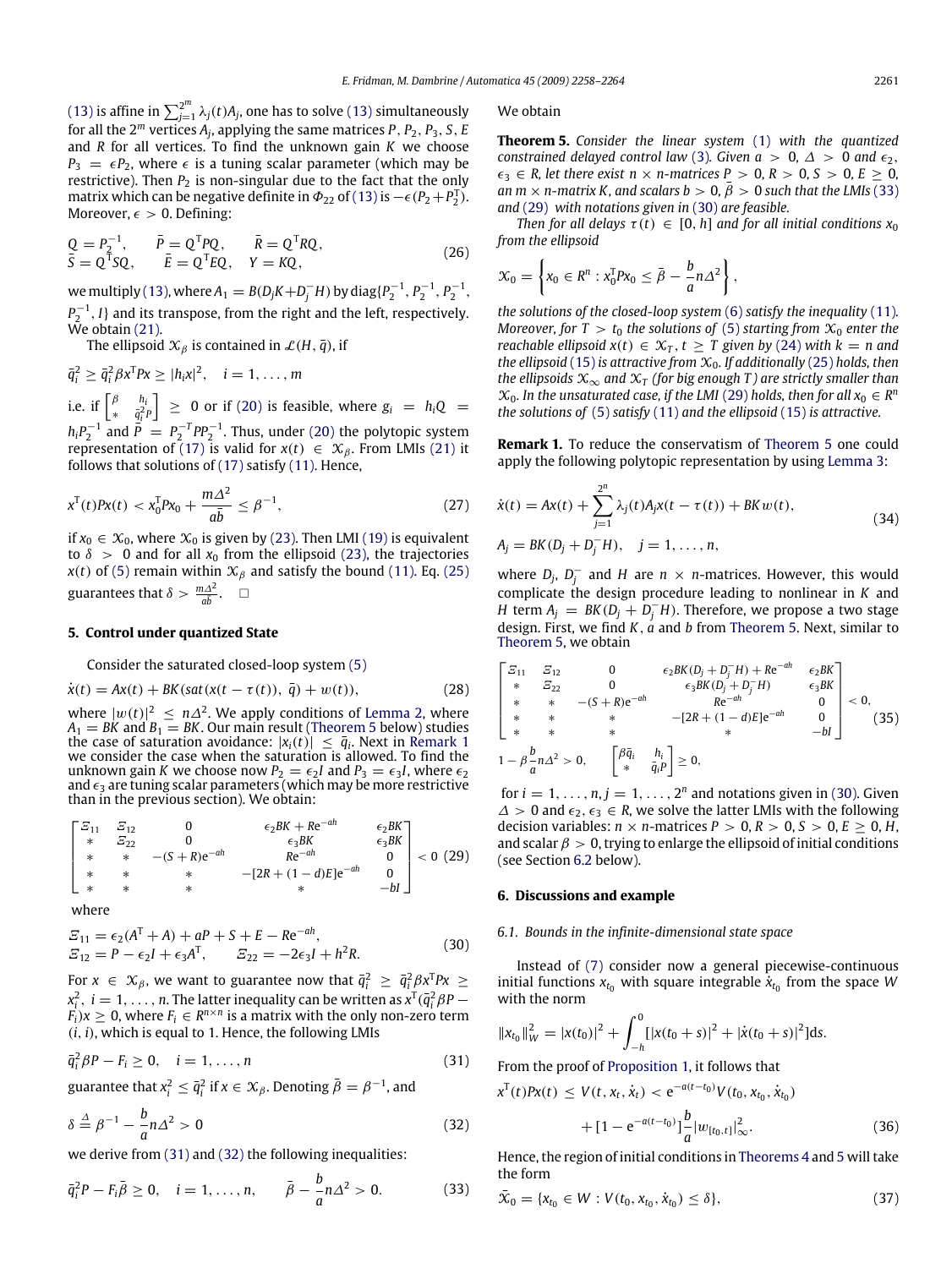Moreover, Theorems 4 and 5 guarantee the following bounds on reachable  $\bar{\mathfrak X}_T$  and attractive  $\bar{\mathfrak X}_\infty$  regions in  $W$ :

$$
\bar{\mathbf{X}}_T = \left\{ x_t \in W : V(t, x_t, \dot{x}_t) < \delta e^{-a(T - t_0)} \right\}
$$
\n
$$
+ (1 - e^{-a(T - t_0)}) \frac{k \Delta^2 b}{a}, \ t \ge T \right\},\
$$
\n
$$
\bar{\mathbf{X}}_{\infty} = \left\{ x_t \in W : V(t, x_t, \dot{x}_t) < \delta \frac{k \Delta^2 b}{a} \right\}
$$
\n
$$
(38)
$$

and (25) guarantees that  $\bar{\mathfrak X}_\infty\subset\bar{\mathfrak X}_T\subset\bar{\mathfrak X}_0$  for big enough  $T.$  The ellipsoidal upper bounds in *R <sup>n</sup>* on reachable and attractive regions are more conservative than the bounds in W because  $x^T(t)Px(t) <$ *V*(*t*,  $x_t$ ,  $\dot{x}_t$ ) for  $||x_t||_W^2 > 0$ .

**Remark 2.** If the attractive set is strictly inside the initial set in the same state space *W* and if the quantizer may have an adjustable zoom parameter, then a dynamic quantization strategy similar to Brocket and Liberzon (2000) and Liberzon (2003) can be extended for asymptotic stabilization of systems with quantized and delayed signals.

# *6.2. On numerical and optimization issues*

Theorems 4 and 5 contain tuning parameters  $a, \epsilon$  or  $\epsilon_2$  and  $\epsilon_3$ . The parameter *a* gives a lower bound of the exponential rate of convergence of the closed-loop system. Increasing *a* (almost till the maximum achievable value *a*<sup>\*</sup>) leads to better convergence and smaller attractive ellipsoid. We note that, for *a* approaching very close to a<sup>\*</sup>, the attractive ellipsoid may grow due to numerical problems. In all the examples we treated, the choice of  $\epsilon = 1$  gave satisfactory results. A simple method for finding the parameters is to constitute a grid of values around 1 for  $\epsilon$ ,  $\epsilon_2$ ,  $\epsilon_3$  and of growing values for  $a > 0$  and test the LMIs. The attractive and the initial ellipsoids can be optimized in the following way.

Consider first the case of the state quantization, where  $\mathfrak{X}_{\infty}$  is contained in the ball of center 0 and of radius  $r_M$  given by  $r_M^2 =$  $\frac{bn\Delta^2}{a\underline{\sigma}(P)}$ , where  $\underline{\sigma}(P)$  is the minimum eigenvalue of *P*. So, the smallest possible value of the radius  $r_M$  is then obtained by maximizing the quantity  $\alpha$  under the LMIs of Theorem 5 and the additional constraint  $P > \alpha bI$ . This is a generalized eigenvalue minimization problem (see (Boyd, Ghaoui, Feron and Balakrishnan, 1994)) which can be solved efficiently by semidefinite optimization.

Once *K*, *a*, *b* and  $\alpha$  are determined, the set  $\mathcal{X}_0$  can be enlarged by solving LMIs (35) and maximizing the square of the semi-minor axis of  $\mathfrak{X}_0$ , which is given by  $r_{2m} = \frac{\bar{\beta} - b n \Delta^2/a}{\bar{\sigma}(P)}$ . Since  $\bar{\sigma}(P) > \alpha b$ , we obtain that  $r_{2m}\alpha b \ < \ \bar{\beta} \ - \ b n \Delta^2/a$ . Finding the maximum value of  $r_{2m}$  satisfying this last inequality and the LMIs (35) is also a generalized eigenvalue minimization problem. Further improvement can be achieved by iterations in *K*, *a*, *b*, *P*, *R*, *S*, *E* and  $\beta$  in LMIs (35) with the initialization from Theorem 5.

In the input quantization case, we add the constraint  $\begin{pmatrix} \bar{P} & Q^{\bar{T}} \\ O & \bar{Q}^{\bar{T}} \end{pmatrix}$  $\begin{pmatrix} P & Q^T \\ Q & \alpha I \end{pmatrix}$  $> 0$ , which is equivalent to  $P > \alpha^{-1}I$  and implies that  $r_M^2$  $\alpha$ m $\Delta^2/a$ . In order to increase the size of the ellipsoid  $\mathfrak{X}_0$ , we consider the minimization of  $\beta + \alpha$ .

#### *6.3. Example (Bullo and Liberzon, 2006)*

We consider (1) with  $A = \begin{bmatrix} 0 & 1 \\ 0.5 & 0.5 \end{bmatrix}$ ,  $B = \begin{bmatrix} 1 \\ 1 \end{bmatrix}$ .

By applying (21) with  $\epsilon = 10$  and  $Z_j = \overline{Y}$ , we find that the system is input-to-state stabilizable for the maximum value of  $h = 0.95$  (which appeared to be *d*-independent) and the resulting controller gain is given by  $K = [-0.3491 - 0.7022]$ . We will further assume that the delay is fast varying.



**Fig. 1.** Ellipsoids  $\mathcal{X}_0$  (solid),  $\mathcal{X}_\infty$  (dashed) and  $\mathcal{X}_{T=2}$  (dotted): quantized state and  $h = 0$ .

(a) We consider first the case of *quantized state* with  $\Delta = 1$ and  $|x_i| \leq 5$ . By Theorem 5 with  $h = 0$  and  $\epsilon_2 = 2.25$ ,  $\epsilon_3 =$ 0.004,  $a = 0.98$  we find an attractive ball  $|x| \le 2.5$ , where the resulting *K* = [−1.2821 − 1.7791]. By applying Lemma 2 of Bullo and Liberzon (2006) with the same *K*, we find a bigger attractive ball  $|x| \leq 4.3202$ , which is however less than the one  $|x_i| \leq 4.472$ obtained in Bullo and Liberzon (2006) by choosing  $K = [-0.5 - 1]$ .

Proceeding as explained in Section 6.2, we find for  $h = 0$ ,  $\epsilon_2 = 2.26, \epsilon_3 = 0.69, a = 0.74, r_M = 3.38$  the following controller gain:  $K = [-1.0348 - 1.5338]$ . We depicted in Fig. 1 the resulting ellipses of initial conditions  $\mathfrak{X}_0$  (solid), the attractive ellipse  $\mathfrak{X}_\infty$ (dashed), the ellipse reachable from  $\mathcal{X}_0$  in  $T = 2$  (dotted) and some solutions for  $t \in [0, 2]$  (which are *simulated in the case of a saturated uniform quantizer*). We see that in fact solutions reach an essentially smaller region than that predicted by Theorem 5, that illustrates the conservativeness of the method. We note only that Theorem 5 predicts the attractive ellipse for a wider class of *all quantizers* with the quantization error not greater than 1.

For  $h > 0$ , we find that conditions of Theorem 5, where  $E = 0$ , are feasible for the following maximum value of  $h = 0.3923$ , where  $\epsilon_2 = 0.1033$ ,  $\epsilon_3 = 0.1455$ ,  $a = 0.5865$ ,  $K = [-0.5540 - 1.0539]$ . Hence, the saturated delayed state-feedback guarantees ISS for all  $0 \leq \tau(t) \leq 0.3923$ . For  $h = 0.2$  the resulting initial, attractive and reachable in  $T = 2$  ellipses are depicted in Fig. 2. The solutions are simulated in the case of a saturated uniform quantizer and a time-varying delay  $\tau(t) = h|\sin t|$ .

(b) Consider next the case of *quantized saturated feedback* with  $\Delta = 1$  and  $|Kx| < 5$ . We find that conditions of Theorem 4 are feasible for the following maximum value of  $h = 0.4745$ . For  $h = 0$ , by applying Theorem 4 and taking  $a = 1$  and  $\epsilon = 1.9$ , we obtain a gain *K* = [-0.8185 − 1.4083]. For *h* = 0.2, with  $a = 1, \epsilon = 1.4$ , we obtain the gain  $K = [-0.7577 - 1.5155]$ . We depicted in Fig. 3 (for  $h = 0$ ) and Fig. 4 (for  $h = 0.2$ ) the resulting ellipses of initial conditions  $\mathfrak{X}_0$ , the attractive ellipse  $\mathfrak{X}_\infty$ , the ellipse reachable from  $\mathcal{X}_0$  in  $T = 2$  and some solutions for *t* ∈ [0, 2] (which are *simulated in the case of a saturated uniform quantizer* and a time-varying delay  $\tau(t) = h|\sin t|$ .

We note that Theorem 4 predicts the attractive ellipses for all quantizers with the quantization error not greater than 1 and for all delays not greater than *h*.

## **7. Conclusions**

In this paper, a new methodology is proposed for the design of delayed controllers under saturated quantization of either the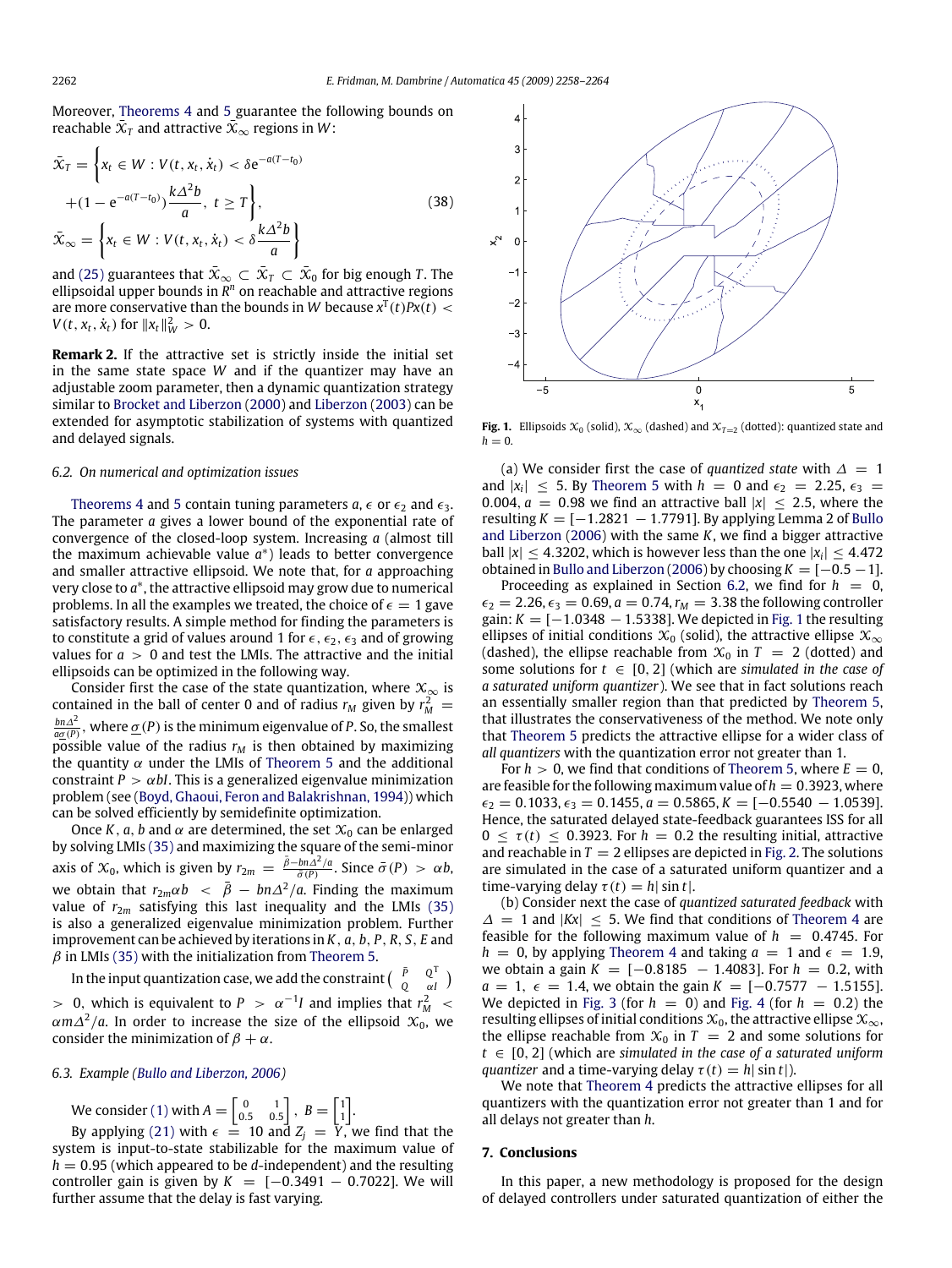

**Fig. 2.** Ellipsoids  $\mathcal{X}_0$  (solid),  $\mathcal{X}_\infty$  (dashed) and  $\mathcal{X}_{T=2}$  (dotted): quantized state and  $h = 0.2$ .







**Fig. 4.** Ellipsoids  $\mathcal{X}_0$  (solid),  $\mathcal{X}_\infty$  (dashed) and  $\mathcal{X}_{T=2}$  (dotted): quantized input and  $h = 0.2$ .

control input or the state measurements, where the quantization error is supposed to be bounded by a given constant. The quantization is decomposed into a sum of a saturation and of a uniformly bounded disturbance. LMI solutions are derived via the comparison principle and the Lyapunov–Krasovskii method. The new method gives tools for the LMI approach to the dynamic quantization (originated by Brocket and Liberzon (2000)) of systems with quantized and delayed signals.

# **Acknowledgements**

The present research work has been supported by Kamea Fund of Israel and by International Campus on Safety and Intermodality in Transportation the European Community, the Délégation Régionale á la Recherche et á la Technologie, the Ministère de l'Enseignement supérieur et de la Recherche the Région Nord Pas de Calais and the Centre National de la Recherche Scientifique.

#### **References**

- Ariba, Y., & Gouaisbaut, F. (2007). Delay-dependent stability analysis of linear systems with time-varying delay. In *46-th IEEE Conference on Decision and Control* (pp. 2053–2058).
- Boyd, L., Ghaoui, L.El., Feron, E., & Balakrishnan, V. (1994). *SIAM Frontier Series. Linear matrix inequalities in system and control theory*. Philadelphia.
- Brocket, R., & Liberzon, D. (2000). Quantized feedback stabilization of linear systems. *IEEE Transactions on Automatic Control*, *45*, 1279–1289.
- Bullo, F., & Liberzon, D. (2006). Quantized control via location optimization. *IEEE Transactions on Automatic Control*, *51*(1), 2–13.
- Corradini, M., & Orlando, G. (2008). Robust quantized feedback stabilization of linear systems. *Automatica*, *44*, 2458–2462.
- Fagnani, F., & Zampieri, S. (2003). Stability analysis and synthesis for scalar linear systems with a quantized feedback. *IEEE Transactions on Automatic Control*, *48*(9), 1569–1584.
- Fridman, E., & Dambrine, M. (2008). Control under quantization, saturation and delay: An LMI approach. In *17th IFAC World Congress, Seoul* (pp. 3787–3792).
- Fridman, E., Dambrine, M., & Yeganefar, N. (2008). On input-to-state stability of systems with time-delay: A matrix inequalities approach. *Automatica*, *44*, 2364–2369.
- Fridman, E., & Shaked, U. (2002). An improved stabilization method for linear timedelay systems. *IEEE Transactions on Automatic Control*, *47*, 1931–1937.
- Fu, M., & Xie, L. (2005). The sector bound approach to quantized feedback control. *IEEE Transactions on Automatic Control*, *50*, 1698–1711.
- Haimovich, H., Kofman, E., & Seron, M. (2007). Systematic ultimate bound computation for sampled-data systems with quantization. *Automatica*, *43*(6), 1117–1123.
- Hale, J., & Verduyn-Lunel, S. (1993). *Introduction to functional differential equations*. New York: Springer-Verlag.
- Hu, T., & Lin, Z. (2001). *Control systems with actuator saturation: Analysis and design*. Boston: Birkhauser.
- Hu, T., Lin, Z., & Chen, B. (2002). An analysis and design method for linear systems subject to actuator saturation and disturbance. *Automatica*, *38*, 351–359.
- Ishii, H., & Francis, B. (2003). Quadratic stabilization of sampled-data systems with quantization. *Automatica*, *39*, 1793–1800.
- Kalman, R.E. (1956). Nonlinear aspects of sampled-data control systems. In *Proceedings of the symposium on nonlinear circuit theory Brooklyn, NY*.
- Khalil, H. (2002). *Nonlinear systems* (third ed.). Englewood Cliffs, NJ: Prentice Hall.
- Kofman, E., Seron, M., & Haimovich, H. (2008). Control design with guaranteed ultimate bound for perturbed systems. *Automatica*, *44*(7), 1815–1821.
- Liberzon, D. (2003). Hybrid feedback stabilization of systems with quantized signals. *Automatica*, *39*, 1543–1554.
- Liberzon, D. (2006). Quantization, time delays and nonlinear stabilization. *IEEE Transactions on Automatic Control*, *51*(7), 1190–1195.
- Mondie, S., & Kharitonov, V. (2005). Exponential estimates for retarded time-delay systems. *IEEE Transactions on Automatic Control*, *50*(5), 268–273.
- Oucheriah, S. (2006). Robust exponential convergence of a class of linear delayed systems with bounded controllers and disturbances. *Automatica*, *42*, 1863–1867.
- Pepe, P., & Jiang, Z. P. (2006). A Lyapunov-Krasovskii methodology for ISS of iISS of time-delay systems. *Systems & Control Letters*, *55*(12), 1006–1014.
- Sontag, E., & Wang, Y. (1995). On characterizations of the input-to-state stability property. *Systems & Control Letters*, *24*, 351–359.
- Tarbouriech, S., & Gomes da Silva, J. M., Jr. (2000). Synthesis of controllers for continuous-time delay systems with saturating controls via LMIs. *IEEE Transactions on Automatic Control*, *45*(1), 105–111.